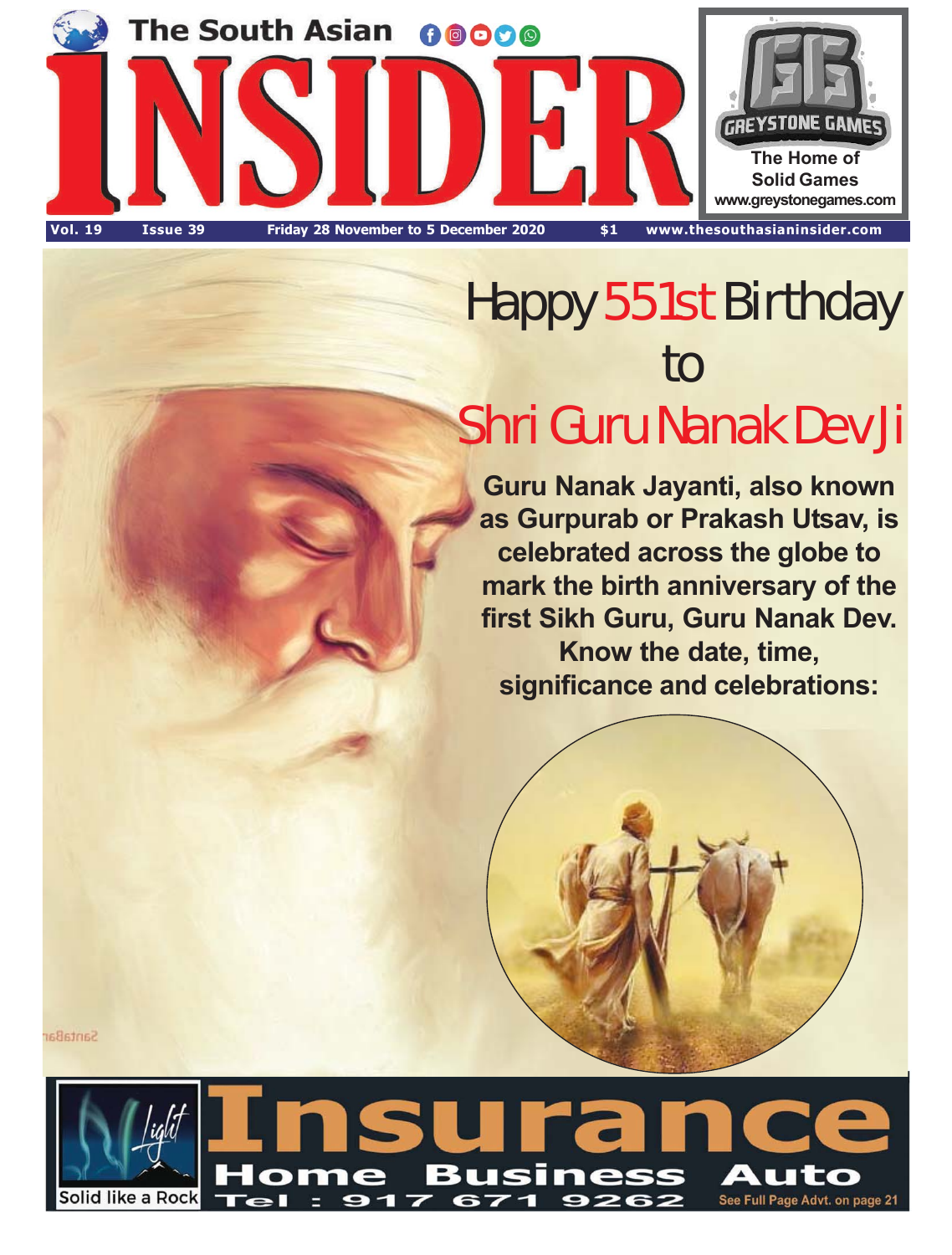

as it is commonly called, Guru Nanak Gurpurab, is a Sikh festival which is celebrated with a lot of fervour and excitement in many parts of India by Sikh and Punjabi communities alike. Most Sikh festivities are centred around the birth of their ten Gurus, who helped shape the religion and preach the importance of religious devotion. As the name suggests, Guru Nanak Gurpurab celebrates the birth anniversary of Guru Nanak Dev Ji, who is the first Guru of the Sikhs and the founder of Sikhism.

Guru Nanak Dev Ji Gurpurab 2020 Date

In 2020, it will be held on 30th of November which is a Monday. In the 550th birth anniversary of Guru Nanak Dev Ji.

How is Guru Nanak Jayanti Celebrated?

Guru Nanak Gurpurab, celebrated with merriment and procession!

1. An Akhand Path, a non-stop reading of the Sikh's holy book Guru Granth Sahib Ji, commences two days prior to the Beloved Ones carrying the Sikh followed by people visiting the friends and families. As a form of actual day.



2019, the day was marked as 2. Processions are held in Panj Pyaras played a major role take blessings, listen to utmost\_devotion, is a grand\_distributing free food and drinks\_their lord and performing Gatka, various parts of states like in defining the history of Sikhism Punjab and Delhi and people do as they were the first ones to get a lot of Sewa, extending their selfless service, in cleaning the road ahead of the procession for the Palki or Palanquin, and to everyone, regardless of the a form of martial art. 5. On the caste or background.

baptised in the Sikh initiation ceremony of Amrit Sanchar. 4. The procession also has devotees singing hymns in the praise of

melodious hymns and calm their minds.

6. All the Gurdwaras are beautifully adorned with flowers and upholstery, and at night, they are lit with light bulbs, rendering it a breath-taking view.

3. These processions are led by Path is concluded by singing Asa flock to the Gurdwaras in the Panj Pyaras, the Five di Var, the morning prayers. It is astounding numbers with their flag, Nishan Sahib. The original Gurdwaras to offer their prayers, Sewa, there are usually many day of the Gurpurab, the Akhand Since it is a special day, people Food Served During Gurpurab

delicious food outside the Gurdwaras, and inside, Langar, the food prepared by the people, is served to everyone, regardless of their caste or community. The mouth-watering Karha Prasad is also served throughout the day. People also distribute sweets to others to show and spread their happiness. About Guru Nanak Dev Ji

Born into a Kshatriya (warrior) family on 14th April 1469 A.D in the village Talwandi in Lahore, Pakistan, Guru Nanak was the son of Mehta Kalu Chand and Mata Tripti Devi. He got married to Bibi Sulakhani and was blessed with two sons, Srichand and Lakshmichand. Since an early age, he was religious and spent time reciting God's name. He had a Noor, radiant glow on his face which made him stand out in the crowd. He never threw any tantrums and was a very balanced and poised child. His devotion led him to leave his family to go in the woods and meditate. He became an advocate of God's teachings, impressing upon the fact that we all are the children of God and should recite his name during duress or eustress. His hymns